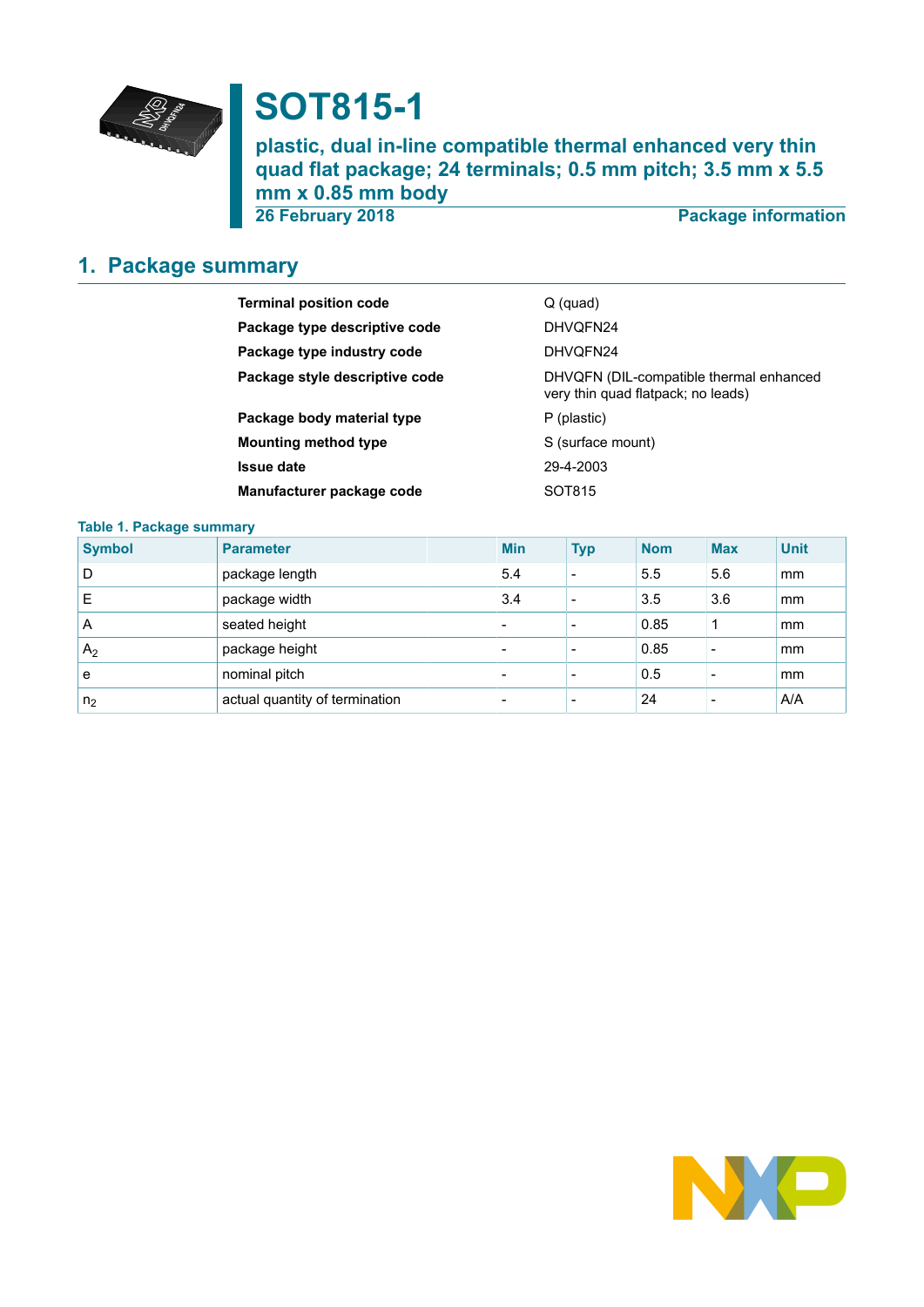**plastic, dual in-line compatible thermal enhanced very thin quad flat package; 24 terminals; 0.5 mm pitch; 3.5 mm x 5.5 mm x 0.85 mm body**

### <span id="page-1-0"></span>**2. Package outline**

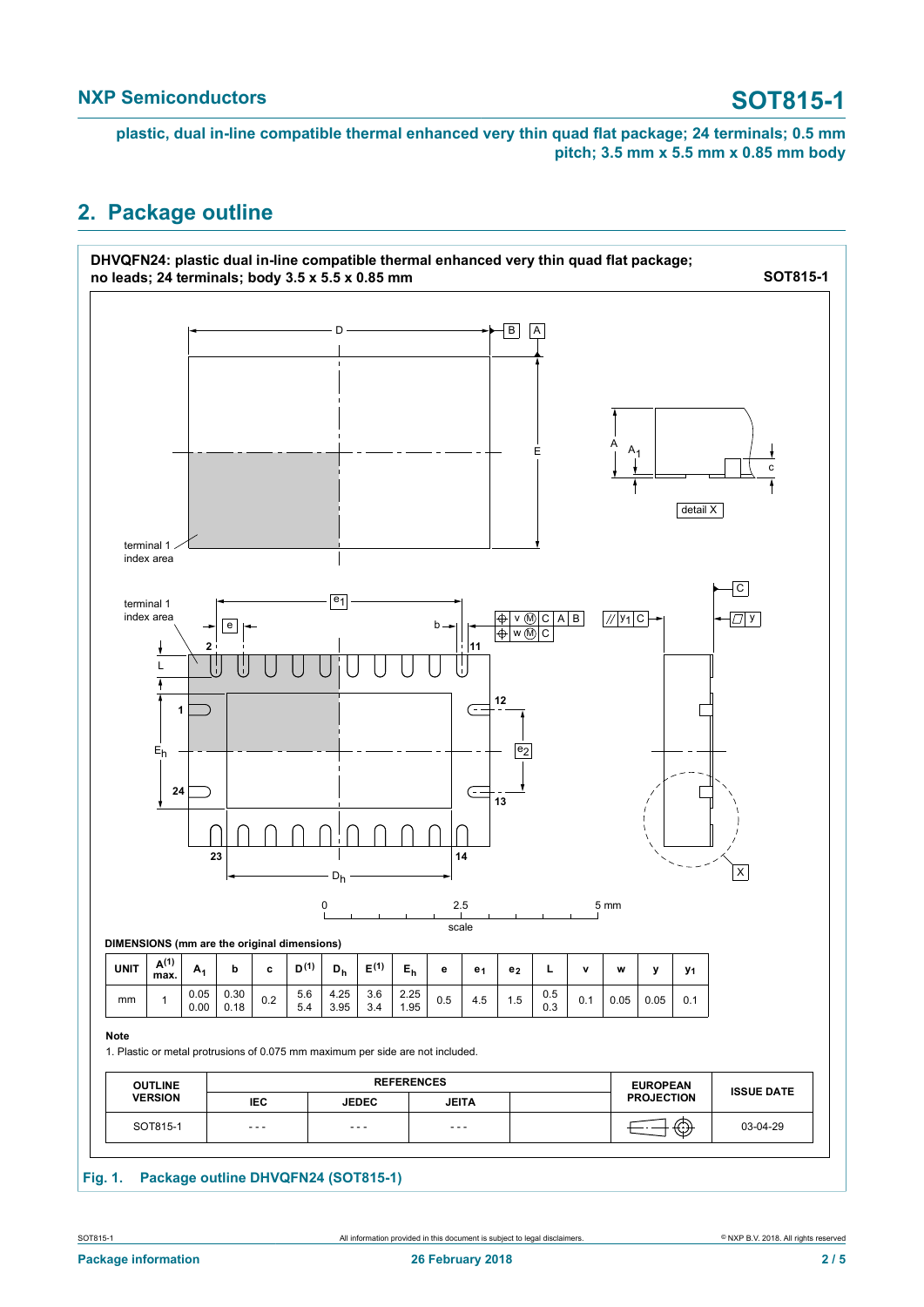**plastic, dual in-line compatible thermal enhanced very thin quad flat package; 24 terminals; 0.5 mm pitch; 3.5 mm x 5.5 mm x 0.85 mm body**

### <span id="page-2-0"></span>**3. Soldering**

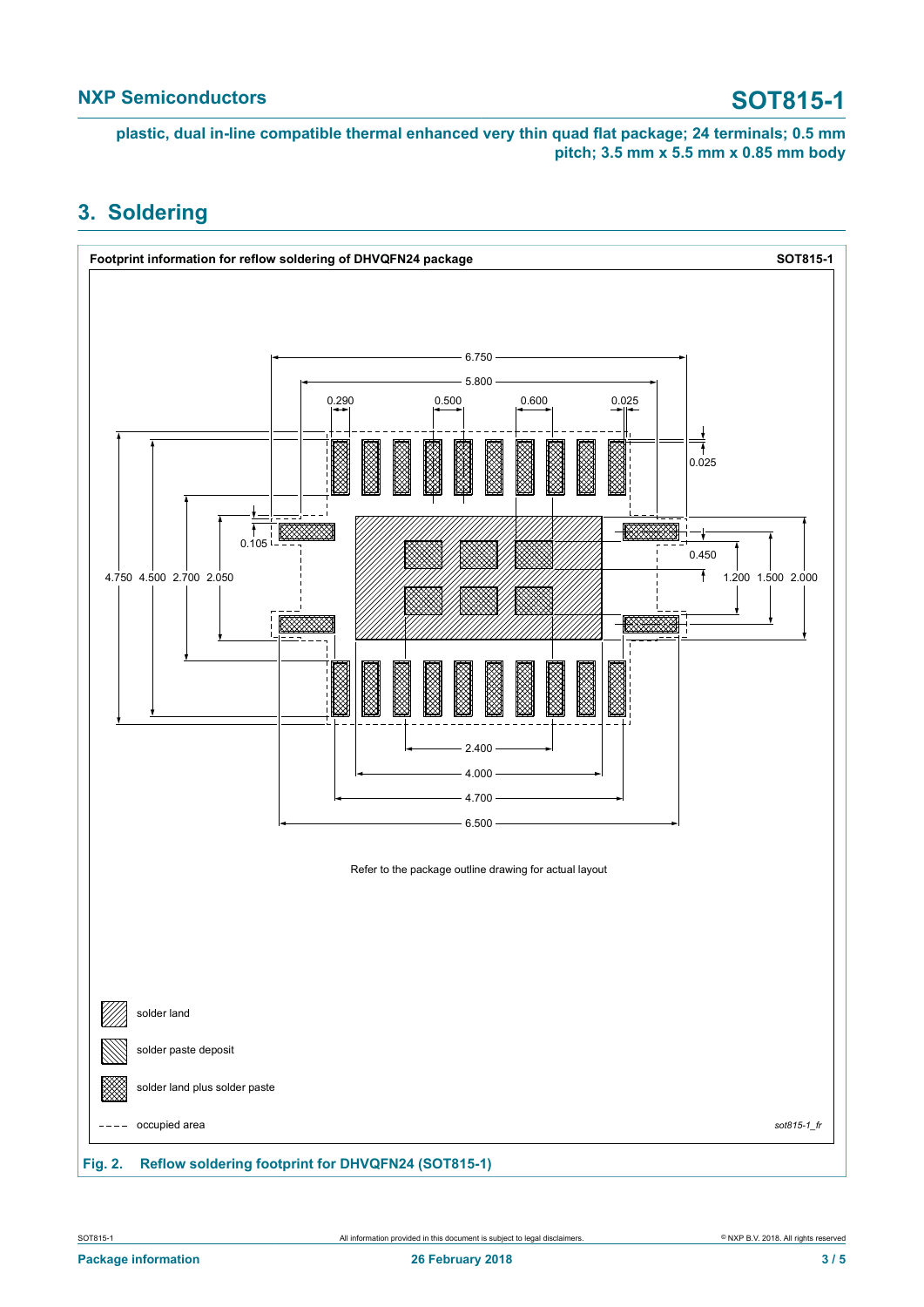**plastic, dual in-line compatible thermal enhanced very thin quad flat package; 24 terminals; 0.5 mm pitch; 3.5 mm x 5.5 mm x 0.85 mm body**

#### <span id="page-3-0"></span>**4. Legal information**

#### **Disclaimers**

**Limited warranty and liability** — Information in this document is believed to be accurate and reliable. However, NXP Semiconductors does not give any representations or warranties, expressed or implied, as to the accuracy or completeness of such information and shall have no liability for the consequences of use of such information. NXP Semiconductors takes no responsibility for the content in this document if provided by an information source outside of NXP Semiconductors.

In no event shall NXP Semiconductors be liable for any indirect, incidental, punitive, special or consequential damages (including - without limitation lost profits, lost savings, business interruption, costs related to the removal or replacement of any products or rework charges) whether or not such damages are based on tort (including negligence), warranty, breach of contract or any other legal theory.

Notwithstanding any damages that customer might incur for any reason whatsoever, NXP Semiconductors' aggregate and cumulative liability towards customer for the products described herein shall be limited in accordance with the *Terms and conditions of commercial sale* of NXP Semiconductors.

**Right to make changes** — NXP Semiconductors reserves the right to make changes to information published in this document, including without limitation specifications and product descriptions, at any time and without notice. This document supersedes and replaces all information supplied prior to the publication hereof.